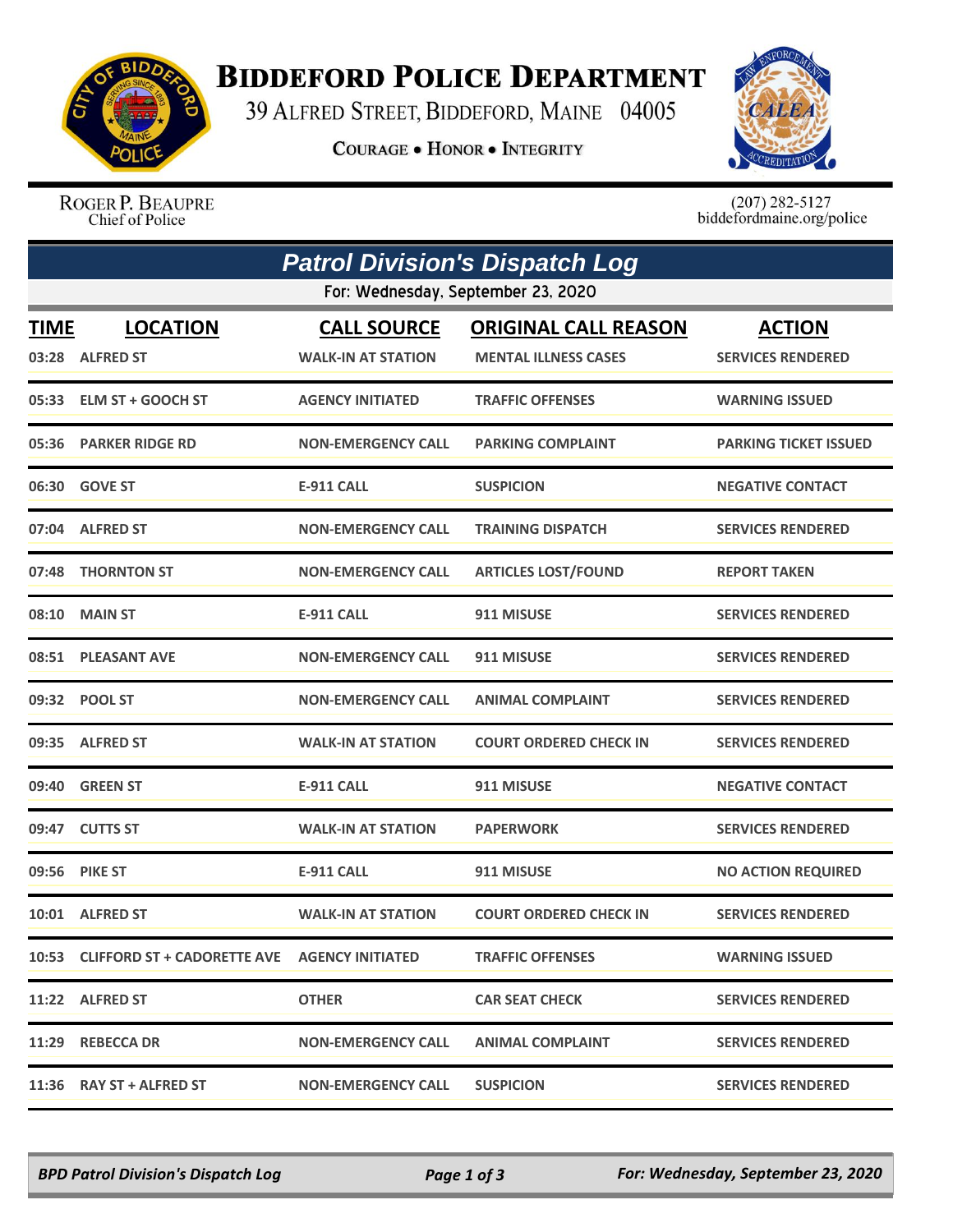| <b>TIME</b> | <b>LOCATION</b><br>11:43 GUINEA RD | <b>CALL SOURCE</b><br><b>NON-EMERGENCY CALL</b> | <b>ORIGINAL CALL REASON</b><br><b>MESSAGE DELIVERY</b> | <b>ACTION</b><br><b>SERVICES RENDERED</b> |
|-------------|------------------------------------|-------------------------------------------------|--------------------------------------------------------|-------------------------------------------|
|             | 11:45 HILL ST                      | <b>NON-EMERGENCY CALL</b>                       | <b>ATTEMPTED/THREATENED SUICIDE</b>                    | <b>REPORT TAKEN</b>                       |
|             | 11:45 MITCHELL LN                  | <b>NON-EMERGENCY CALL</b>                       | <b>BURGLARY OF A MOTOR VEHICLE</b>                     | <b>REPORT TAKEN</b>                       |
|             | 11:52 HEDLEY REYNOLDS WAY          | <b>E-911 CALL</b>                               | 911 MISUSE                                             | <b>SERVICES RENDERED</b>                  |
|             | 11:53 WASHINGTON ST                | <b>NON-EMERGENCY CALL</b>                       | <b>ANIMAL COMPLAINT</b>                                | <b>SERVICES RENDERED</b>                  |
|             | 12:24 WESTERN AVE                  | <b>NON-EMERGENCY CALL</b>                       | <b>CHECK WELFARE</b>                                   | <b>REPORT TAKEN</b>                       |
|             | 12:45 HILL ST                      | <b>NON-EMERGENCY CALL</b>                       | ATTEMPTED/THREATENED SUICIDE NO ACTION REQUIRED        |                                           |
|             | 12:59 CLEAVES ST                   | <b>NON-EMERGENCY CALL</b>                       | <b>BURGLARY OF A MOTOR VEHICLE</b>                     | <b>REPORT TAKEN</b>                       |
|             | 13:18 SOUTH ST                     | <b>NON-EMERGENCY CALL</b>                       | <b>ARTICLES LOST/FOUND</b>                             | <b>REPORT TAKEN</b>                       |
| 13:23       | <b>KING ST</b>                     | <b>E-911 CALL</b>                               | 911 MISUSE                                             | <b>SERVICES RENDERED</b>                  |
|             | 13:36 GRAHAM ST                    | <b>NON-EMERGENCY CALL</b>                       | <b>SUSPICION</b>                                       | <b>NEGATIVE CONTACT</b>                   |
|             | 13:42 LINCOLN ST                   | <b>AGENCY INITIATED</b>                         | <b>TRAFFIC OFFENSES</b>                                | <b>WARNING ISSUED</b>                     |
|             | 14:15    FOSS ST                   | <b>E-911 CALL</b>                               | <b>ATTEMPTED/THREATENED SUICIDE</b>                    | <b>SERVICES RENDERED</b>                  |
|             | 14:21 MIDDLE ST                    | <b>NON-EMERGENCY CALL</b>                       | <b>THEFT</b>                                           | <b>NO ACTION REQUIRED</b>                 |
|             | 14:26 SACO FALLS WAY               | <b>E-911 CALL</b>                               | <b>SUSPICION</b>                                       | <b>TRANSPORT TO HOSPITAL</b>              |
|             | 14:37 GRAHAM ST                    | <b>NON-EMERGENCY CALL</b>                       | PUBLIC URINATION OR DEFECATIO                          | <b>SERVICES RENDERED</b>                  |
|             | 15:39 WASHINGTON ST                | <b>WALK-IN AT STATION</b>                       | <b>MOTOR VEHICLE THEFT</b>                             | <b>NO ACTION REQUIRED</b>                 |
|             | 15:41 FOURTH ST                    | <b>NON-EMERGENCY CALL</b>                       | <b>ANIMAL COMPLAINT</b>                                | <b>NO ACTION REQUIRED</b>                 |
|             | 16:01 SUMMER ST                    | <b>NON-EMERGENCY CALL</b>                       | <b>DISTURBANCE / NOISE</b>                             | <b>SERVICES RENDERED</b>                  |
|             | 16:04 ALFRED ST                    | <b>E-911 CALL</b>                               | 911 MISUSE                                             | <b>NO ACTION REQUIRED</b>                 |
|             | 16:08 ELM ST                       | <b>NON-EMERGENCY CALL</b>                       | <b>DISTURBANCE / NOISE</b>                             | <b>FIELD INTERVIEW</b>                    |
|             | 16:17 ALFRED ST                    | <b>WALK-IN AT STATION</b>                       | <b>PAPERWORK</b>                                       | <b>NO ACTION REQUIRED</b>                 |
|             | 16:42 CLIFFORD ST                  | <b>NON-EMERGENCY CALL</b>                       | <b>BURGLARY OF A MOTOR VEHICLE</b>                     | <b>REPORT TAKEN</b>                       |
|             | 16:45 GOVE ST                      | <b>WALK-IN AT STATION</b>                       | <b>PAPERWORK</b>                                       | <b>SERVICES RENDERED</b>                  |
|             | 17:14 ELM ST                       | <b>E-911 CALL</b>                               | <b>MEDICAL W/ ASSIST</b>                               | <b>TRANSPORT TO HOSPITAL</b>              |

*BPD Patrol Division's Dispatch Log Page 2 of 3 For: Wednesday, September 23, 2020*